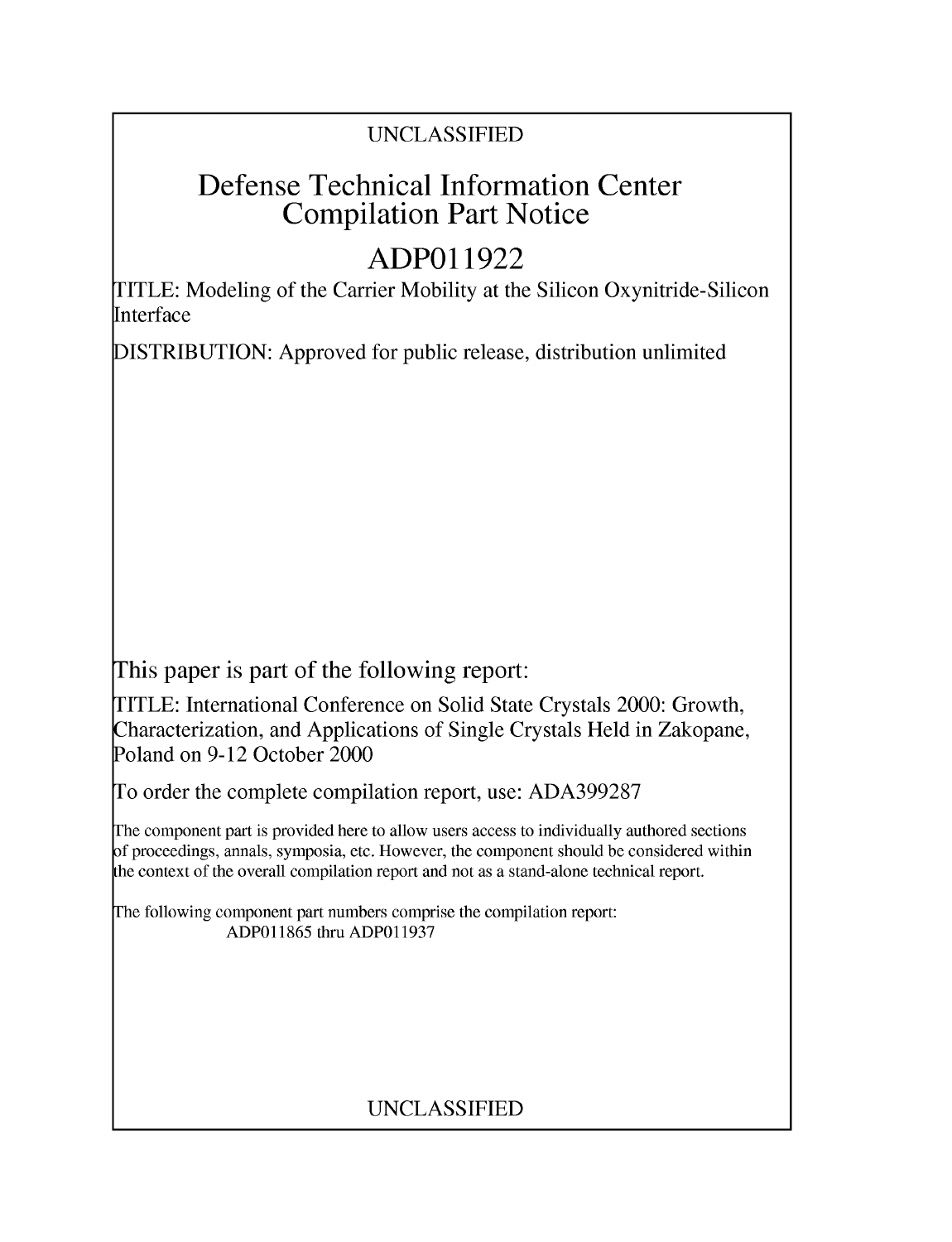### Modeling of the carrier mobility at the silicon oxynitride-silicon interface

K.J. Pluciński

#### Military University of Technology, Warsaw, Poland

#### ABSTRACT

The main issue which is yet to be resolved in further developing the Surface Channel MOSFETs (SCMOSFETs) is understanding and eliminating detoriation of the carrier mobility at the insulator-semiconductor interface. The main factor causing this detoriation is hole and electron trapping-detrapping. One of the ways recently suggested of minimizing hole and electron trapping-detrapping at the Si-SiO2 interface involves replacing the SiO2 by silicon oxynitride (SiON). However degradation of MOSFETs, which have oxynitrides as gate dielectric, caused by trapping of hot electrons from the channel, is still found.

#### 1. **INTRODUCTION**

The electrophysical parameters of the insulator-semiconductor interface are needed in order to determine the parameters of the transport carriers in the channel, and in paticular the main parameters for models of MIS devices - carrier mobility in the inversion layer. The latter has been the subject of intensive investigation since the 1960s.

Two fundamental problems in this field are (a) developing the technology for measuring the structures, and (b) interpreting the results of these measurements.

- a) accuracy of modern methods for identifying mobility is largely dependent on accuracy in determining flat-band voltage  $U_{FB}$ . Accuracy in determining  $U_{FB}$  is, in turn, dependent on accuracy in determining such interface parameters as doping profile, the energy distribution of the traps and work function difference;
- b) up to now it was believed that effective carrier mobility must be modeled by taking into account Coulomb, phonon and roughness scattering of the insulator- semiconductor interface with the help of the Mathiesen' rule, according to which these mechanisms are independent.

However measurements show that electron and hole mobility in the inversion layer are dependent on charge concentration both in the inversion layer and in the depletion region, but do not depend on their combination, which is not in keeping with the Mathiesen rule.

The main reasons for this divergence are that the influence of the interface structure on carrier transport is not taken into account, and over-simplifications occur.

Two examples of the latter are:

i) existing models of mobility are based in essence on a relaxation approximation of in the BTE;

ii) quantum effects in the inversion equation are not taken into account in these models.

Both these approximations cease to apply in the channel sizes currently obtainable and in the case of large dependent concentrations at the surface.

Therefore among the fundamental problems which need to be resolved in order to develop a model for transport mobility in the SCMIS transistor channel are the following:

i) the development of methods to solve BTE without any approximations;

ii) identification of a doping profile at the interface with a level of efficiency enabling their implementation.

Mechanisms for carrier transport, in particular, for scattering and for generation-recombination are clearly dependent on the structure of the insulator – semiconductor interface.

The structure of this interface is determined in the first instance by the mechanisms for the formation of the isolation layer. As a result of recently research into these mechanisms, significant progress towards the construction of a physical and chemical model has been achieved. Agreement of several parameters of this model with the parameters of an electrophysical model, which were determined using the modified conductance method was found. This confirms the dsirability of carrying out further work in integrating both approaches (the physical - chemical and the electro-physical) in order to model this interface.

In the oxydation procedure one key process is the transportation of atoms and particles.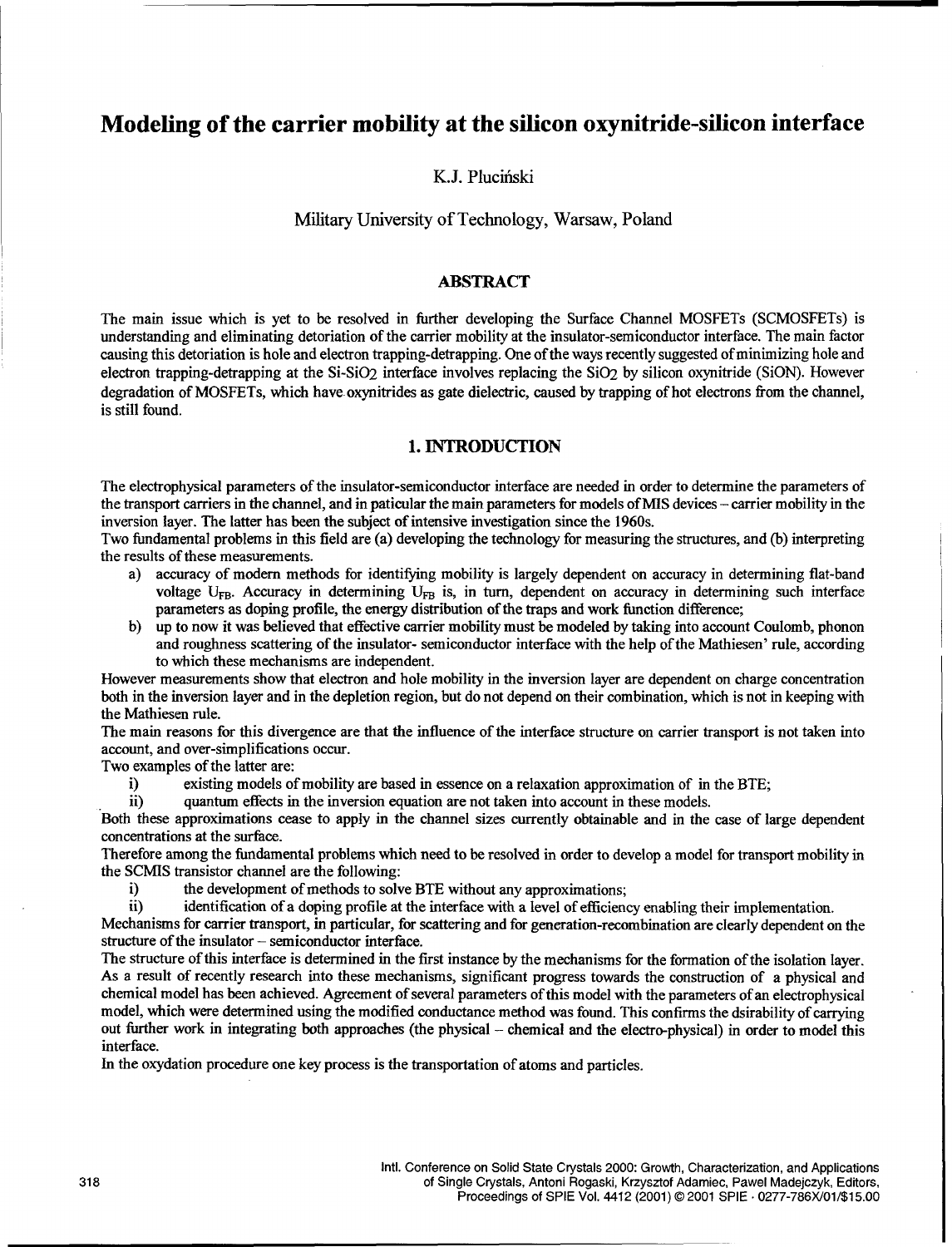The oxynitrides have both advantages over  $SiO<sub>2</sub>$  (improved hot-electron immunity, higher charge to breakdown and suppressed boron diffusion) as well as shortcomings (degradation of MOSFETs with oxynitride as gate dielectric is still observed; considerably more interface states created for oxynitrides per injected hole than with SiO2, more vulnerable to hole bombardment). Classical electric methods of investigations of mobility related phenomena are restricted because the relatively low mobility of the trapping carriers limits electroconductivity<sup>1-13</sup>. In order to assess the possible explanations both for these phenomena and for the nature of the defects, which have been proposed, a study of the electronic structure of a MOS system, using silicon oxynitrides as gate oxide, based on a first-principle molecular dynamic method, was carried out. A satisfactory explanation for the above-mentioned issues is crucial for constructing a model of carrier mobility.

We present a method which employs a band energy approach with molecular dynamic cluster optimization, the latter taking into account various structural modifications related to the non-stoichiometry of nanoclusters. We simulated the influence of chemical composition on the trapping properties of defects in siliucon oxynitride. Clusters with different numbers of oxygen and nitrogen atoms in the second coordination sphere were considered.

By calculating the differences between the total energy of clusters in different charge states, we determined the energy gain for hole or electron trapping in the case of different types of defects, and the dependency of this gain on composition and cluster size. Thermal delocalization of the energy level of traps was calculated. On the basis of these results, we propose models for the trapping (localization) and detrapping (delocalization) of electrons on different kinds of defects in  $SiO_XN_V$ and Si3N4. Mechanisms for creating different kind of defects, e.g. Linking two-fold coordinated nitrogen atoms with an unpaired electron, are proposed.

In order to determine the parameters of the oxynitride-Si system, non-linear optical methods, in particular photoinducing second harmonic generation (PISHG) were used.

#### 2. ENERGY **BAND** STRUCTURE

The films were deposited by thermal low pressure chemical vapor deposition (LPCVD) on a silicon(l 11) substrate. The entire process was carried out using an ultra high vacuum chamber with pressure of about  $(4 \times 10^{-8})$  bar. The silicon(111) substrate is heated by radiation from a tungsten lamp. Such equipment enables acceleration of the evaporation process.



Fig. 1. Dependence of the energy gap  $E_g$  and refractive index n on the N/O ratio.  $\blacklozenge$  - Eg measured;  $\Box$  - n measured.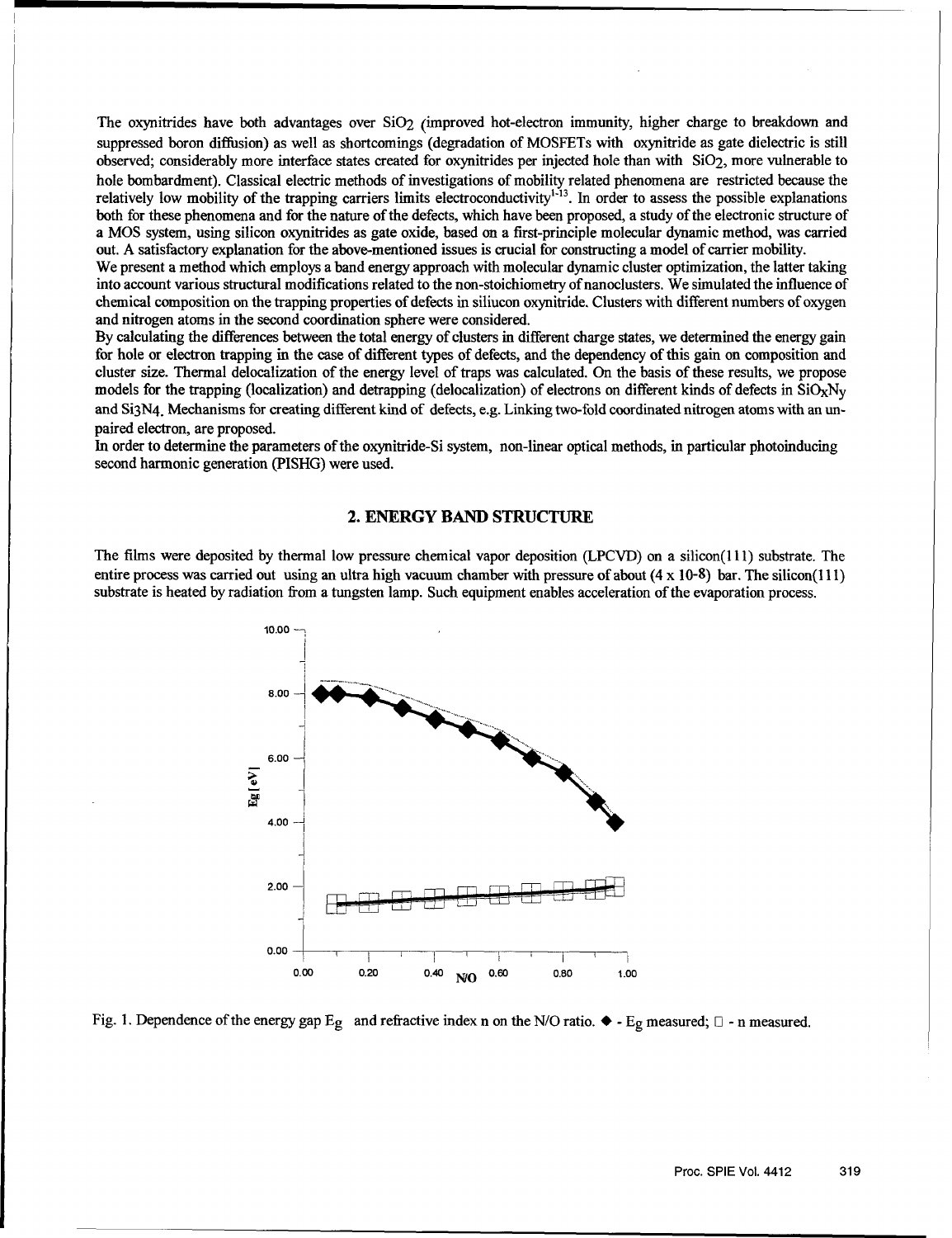High-purity gases (chlorosilane - SiH2C12, ammonia - NH3, and nitrogen monoxide - N20), the contents of which can be controlled with precision up to 0.2%, are used as a source for this process. The N/O ratio is changed by continuously varying the N20/NH3 source/gas ratio. The growth rate, which is dependent on the N/O ratio, is selected in accordance with the Habraken rule. On the basis of the calculations carried out, the dependence of the band energy structure on the parameters of the oxynitride-silicon (SiON-Si) system was calculated. In Fig. 1 the calculated dependence of the energy gap Eg and refractive index n on the N/O ratio is presented, as well as the corresponding results of measurements<sup>15</sup>. One can see that the band energy gap decreases with a decreasing of nitrogen content. Good agreement between the calculated and experimentally evaluated parameters validates the adopted model of simulation.

In Figure 2 calculated dependence of the energy gap on the N/O ratio and film thickness is presented<sup>16</sup>. One can see that both the N/O ratio, as well as the film thickness, form modulated-like dependencies.

These dependencies reflect, as it were, a kind of "competition" between long-range bulk-like crystalline ordering, twodimensional intersurface disorder and electron-phonon near-the-surface non-centrosymmetry. Analysis showed that the dependencies on film thickness of both the top of the valence band (VB), as well as of the bottom of the conduction band (CB), are non-periodic. The dependence on film thickness was found to be entirely different for the VB and the CB. This reflects the different influence of electron-phonon anharmonicity on the models considered, and the role of electronphonon interactions on long-range ordering



Fig. 2. Dependence of the band structure on N/O ratio and film thickness  $d_f$ .

#### **3.** GEOMETRY **STRUCTURE**

The results of molecular dynamic simulations of the O-Si and N-Si distances in relation to the N/O ratio and film thickness, carried out using the method described above are presented in Figure 3.<sup>16</sup> It can be seen that an increase in film thickness leads to an increase in the oxygen-silicon distance of between 0.16 and 0.28 nm. For an N/O ratio of approximately 0.0 *15,* the oxygen-silicon distance achieves its maximum at a thickness of about 28 nm. A further increase in the N/O ratio leads to a shift of the observed maximum positions towards the lower thickness (up to 16.5 nm for an N/O of about 1.0). The existence of maxima would also seem to reflect a kind of 'competition' between long-range ordering of the silicon crystalline surface, and random amorphous-like disordering due to the substitution of the nitrogen and oxygen in the silicon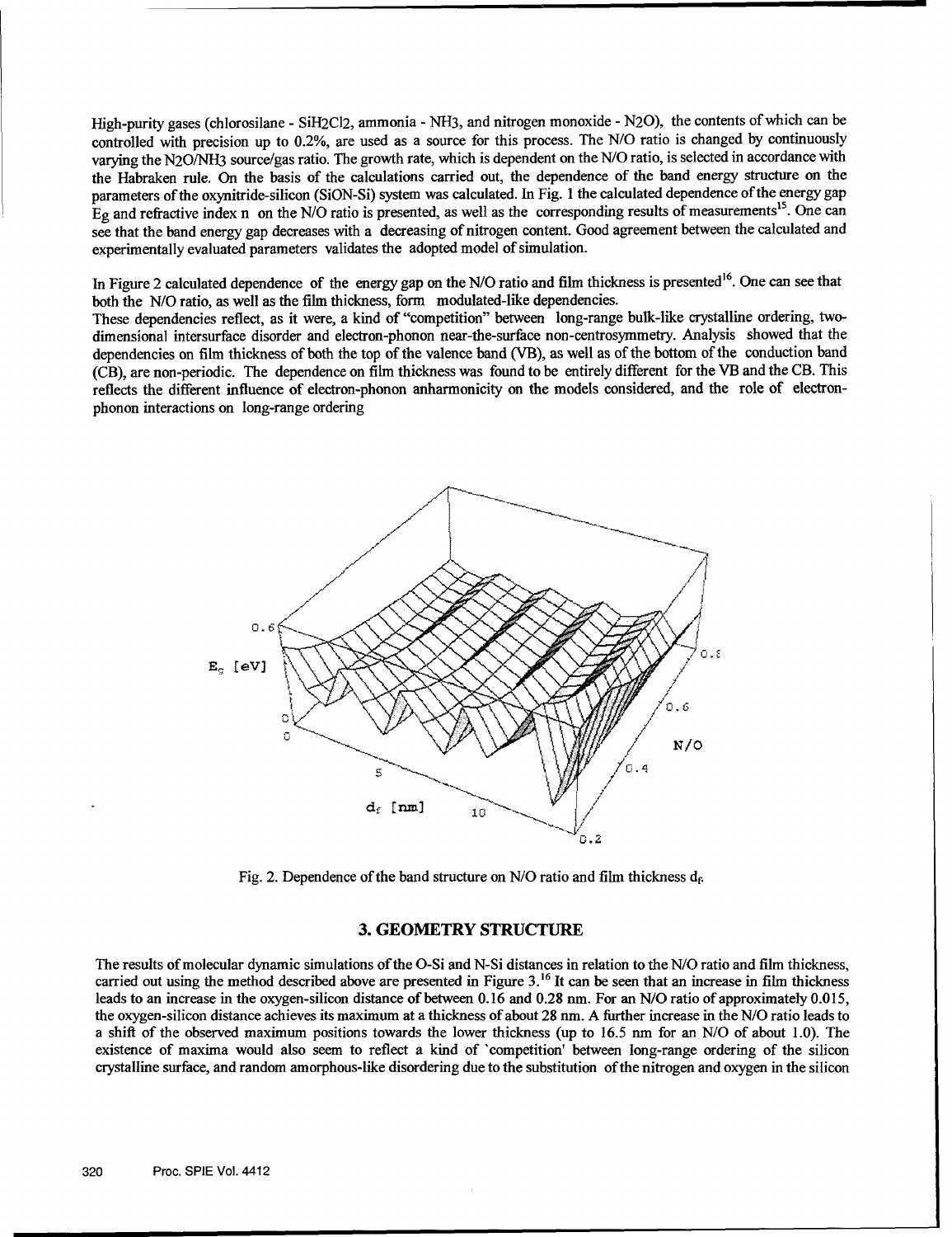positions. Oxygen and nitrogen cause opposite changes in the charge density distribution, and, therefore, in the interface electrostatic potential distribution near the oxynitride-silicon<111> (SiON-Si < 111>) interface. The dependence on film thickness for the nitrogen-silicon (N-Si) distances is significantly different from that for oxygen-silicon (O-Si) distances. In the first place, one can see in Figure 8 two thickness maxima. The first has a value of about 0.21 mn for a film thickness range of 10-16 un, the second of about 0.28 nm within the thickness range 18 nm-24 nm. The appearance of the two maxima suggests the existence of two possible minima of the local cluster total energy for the nitrogen-silicon (N-Si) distances, in contrast to the oxygen-silicon (O-Si) distances.



Fig. 3. Molecular dynamics geometry optimization of the O-Si and N-Si distances versus the film thickness d and the **N/O** ratio.

#### 4. CONCLUSIONS

Nitridation leads to an increase in concentration of interface states and 1/f noise. This is seen particularly in the case of nitridation in **NH3** where trapping centers are introduced through the hydrogen, and with oxides formed in an N20 atmosphere, due to deterioration in the structure of the interface layer as a result of an initial increase in the speed of formation. A significant decrease in carrier mobility for lower strengths of the electric field has also been found in MOS transistors with an n channel as a result of nitrogen implantation before oxydation. On the other hand, no increase in carrier mobility was observed for higher electric fields. However where formation occurred in an  $N<sub>2</sub>O$  atmosphere, there was no significant decrease in mobility for lower strengths of the fields, while there was a detectable increase in mobility for higher fields. In the case of SiON layers formed through a PECVD (plasma .enhanced chemical vapor deposition) procedure, a significant decrease in mobility for lower strengths and a detectable increase for higher strengths have been established, together with lower hot-hole immunity, in comparison with  $SiO<sub>2</sub>$  of the interface  $SiON-Si$  layer.

In the carrying out the present work I found a number of discrepancies in the explanation for the above-mentioned specific observations regarding the influence of nitrogen on the properties of the SiON-Si system. These discrepancies make it practically impossible to give a uniform description of carrier transport in transistor channels with SiON gate isolation. A model of the influence of nitrogen on the properties of M-SiON-Si structures, based on an investigation both of the energy structure, as well as of the geometry structure, of the SiON-Si interface region is needed. In order to determine the influence of nitrogen on the proprties of the SiON layers and on the properties of the interface SiON-Si layers, the ratio of the nitrogen concentration to that of oxygen (N/O) must be established, together with influence of nitrogen atoms on the geometry structure (for example, the distances N-Si and O-Si) and the energy structure of both the SiON, as well as the interface SiON-Si layer.